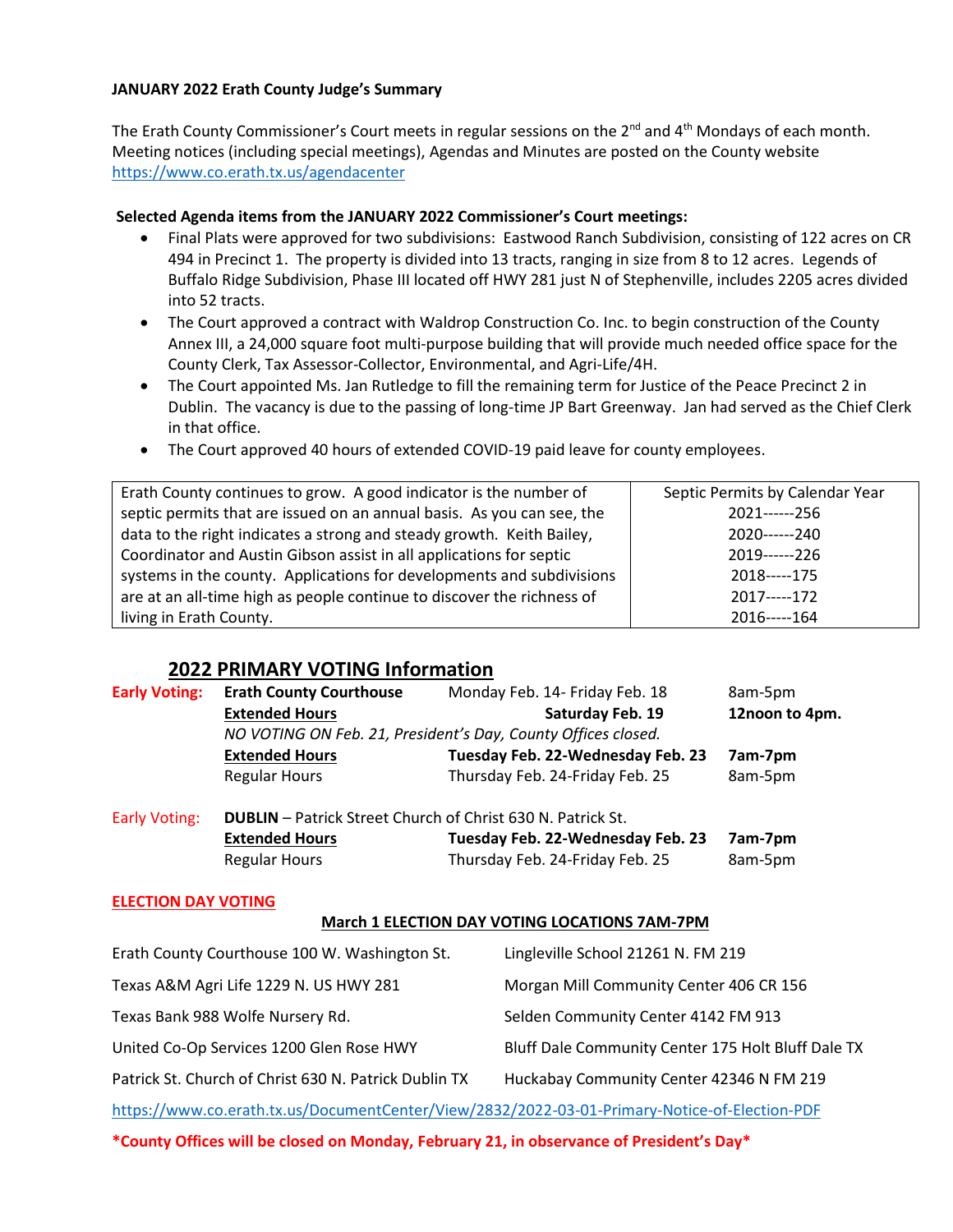For Calendar Year 2021, here are some our activities:

## **• 103 Unattended deaths**

This involves a death that occurs when not being attended by a physician (usually, not in a hospital). These may include deaths in the home, traffic accidents, drownings, homicides, suicides, etc. Our Funeral Homes are always ready to assist us as we deal with the grieving families of the deceased.

# **• 771 Magistrations at the County Jail**

A Judge: Sees an arrested person within 48 hours of arrest; Reads the arrested person their constitutional rights; Sets a bond/bail amount for the individual or gives other instructions to appear before a judge to answer charges; May set Bond Conditions as necessary to protect citizens from further danger(s) upon release of the person arrested; and May issue Emergency Protective Orders designed to provide continued protection for victims (i.e. of domestic or other assault).

Stephenville and Dublin Municipal Judges Richard Petronis and Juanita Torres (respectively) and Court-at-Law Judge Blake Thompson assist in conducting magistrations.

# **• 50 Mental Health Warrants** (to detain an individual in need of Mental Health evaluation).

This requires an evaluation to consider detaining a person who may pose a danger to him/her self or others. The County has an agreement with Pecan Valley Mental Health staff, who are there to provide professional advice on the individual's situation and if detained, the staff member will make arrangements for treatment of the individual at a Mental Health Facility (i.e. Wichita Falls, Granbury, etc.).

#### **Check out Erath County Jobs on our website:<https://www.co.erath.tx.us/Jobs.aspx>**

Community Supervision Officer (Adult) Mechanic Assistant County Attorney **County Clerk Land/Elections Clerk** County Attorney Dispatcher District Attorney Investigator Jailer **PART-TIME EMT** Public Safety Communications Tech (IT) Sheriff Patrol Deputy Juvenile Probation Officer **Part-Time Clerk JP2 Dublin** Clerk of the Justice Court JP2 Dublin Pct. 1 Equipment Operator Pct. 3 Equipment Operator



#### **Jan Rutledge Appointed JP2**

On Monday, January 10th, the Commissioner's Court appointed Jan Rutledge as Justice of the Peace, Pct. 2. Jan was sworn in by District Judge Cashon immediately following her appointment.

Jan has been with Erath County for 23 years and had been working as Chief Clerk for Judge Greenway since 2011 and until Judge Greenway's unexpected passing in November.

Upon her appointment, Jan commented, *"I find this an honor to serve out Judge Bart Greenway's term as Justice of the Peace! He was a very fair and considerate Judge and he became a dear friend, whom I will miss very much*."